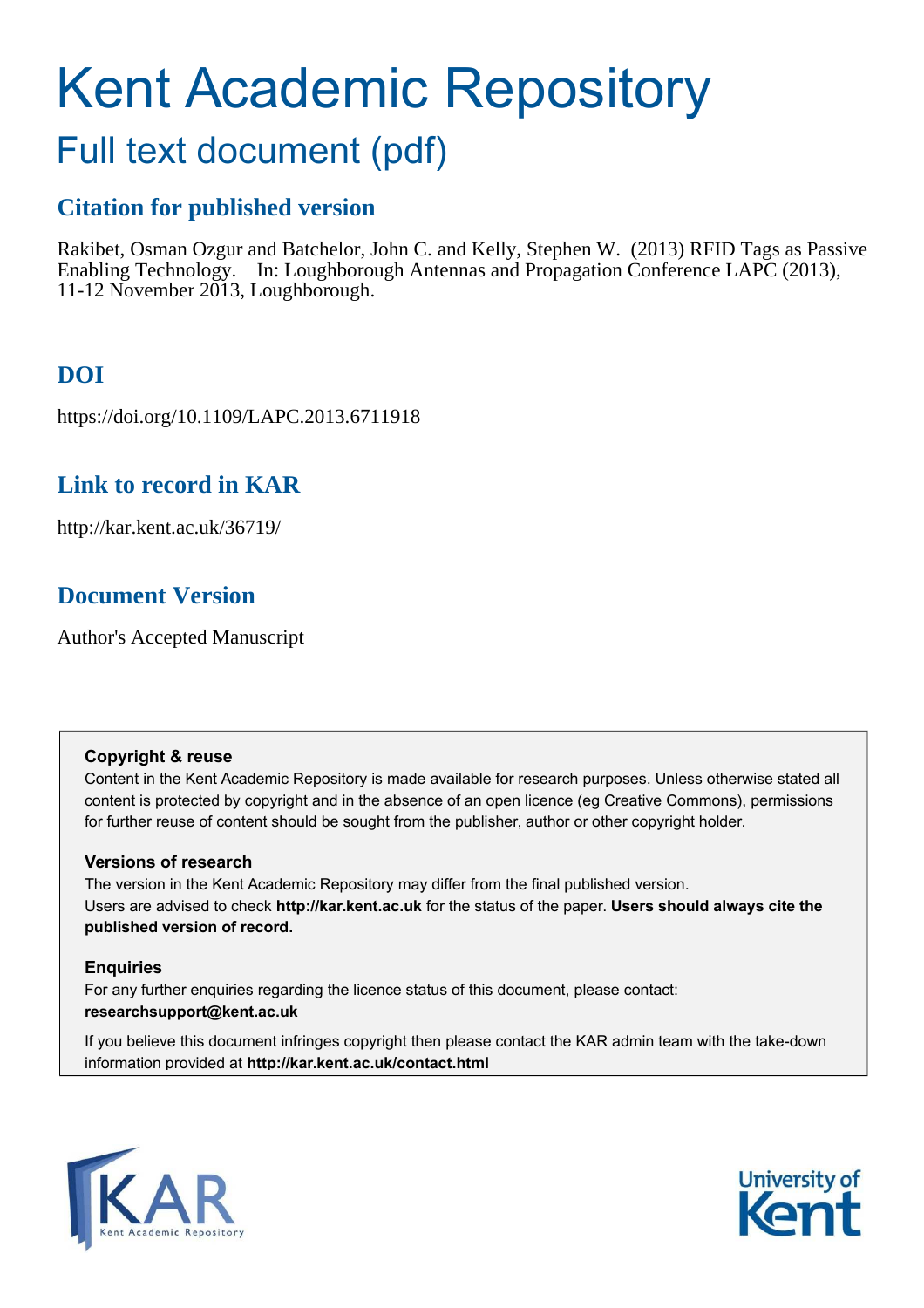### **RFID Tags as Passive Enabling Technology**

Osman Ozgur Rakibet, John C. Batchelor, Steve. W. Kelly

This is an accepted pre-published version of this paper.

© 2013 IEEE. Personal use of this material is permitted. Permission from IEEE must be obtained for all other uses, in any current or future media, including reprinting/republishing this material for advertising or promotional purposes, creating new collective works, for resale or redistribution to servers or lists, or reuse of any copyrighted component of this work in other works.

The link to this paper is http://www.lapconf.co.uk/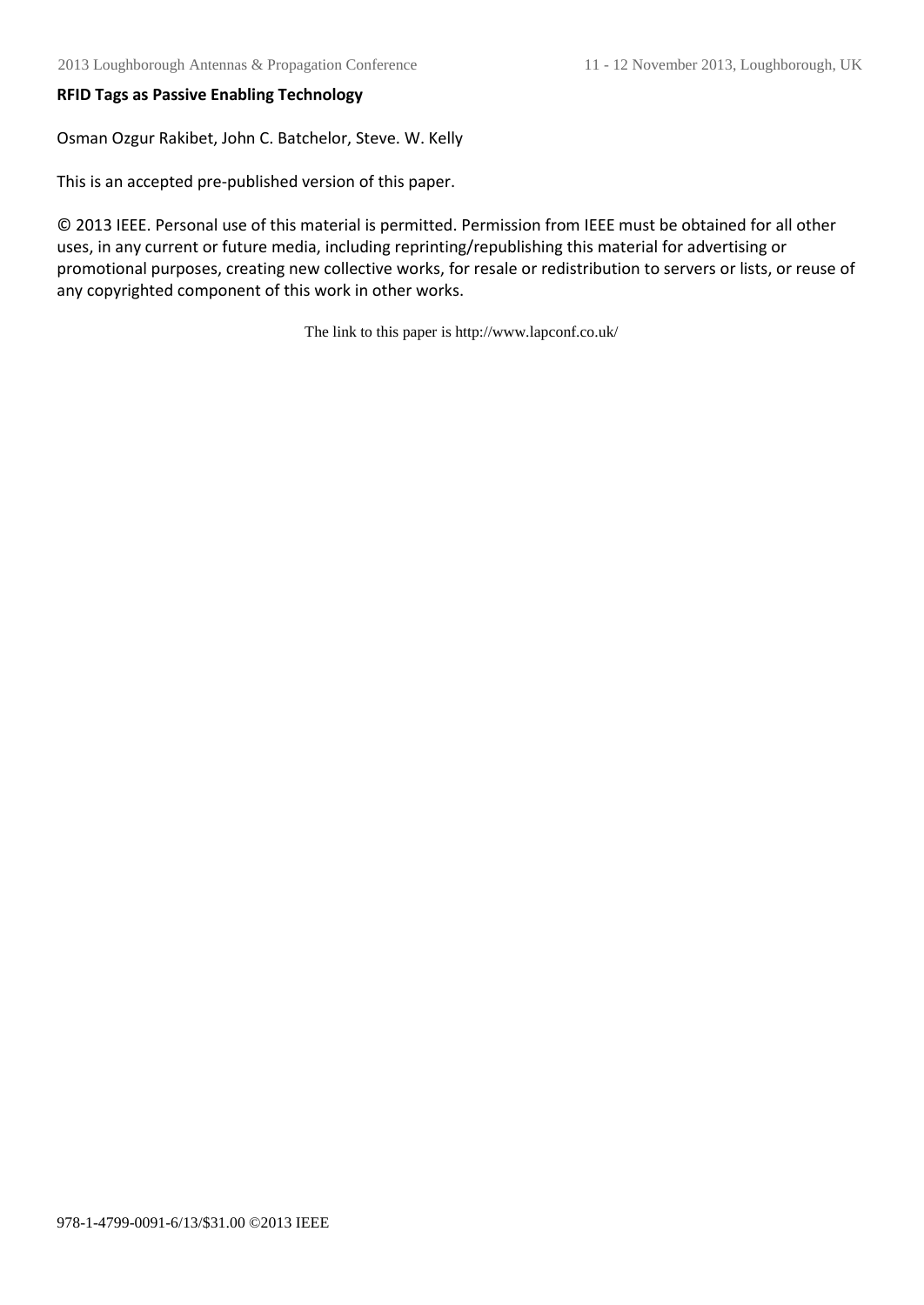# RFID Tags as Passive Enabling Technology

Osman Ozgur Rakibet, John C. Batchelor, Steve. W. Kelly Electronics and Digital Arts University of Kent Canterbury, UK [oor3@kent.ac.uk,](mailto:oor3@kent.ac.uk) [j.c.batchelor@kent.ac.uk,](mailto:j.c.batchelor@kent.ac.uk) [s.w.kelly@kent.ac.uk](mailto:s.w.kelly@kent.ac.uk) 

Abstract**—This paper illustrates the concept of passive tongue touch and tongue proximity wireless sensors. The sensors use the principle of changing the capacitive loading of the tag feed network by moving the tongue closer to the sensor. The application of these devices could be as control actuators for people with severe physical disability.** 

#### **Keywords; RFID; wireless sensing; sensors; assisted living**

#### I. INTRODUCTION

RFID is becoming a pervasive technology. It is used in a wide range of applications, such as logistics, inventory management as well as for prospective uses in systems for disabled people, homeland and personal security, distributed sensor networks and mobile healthcare [1].

In real world applications, human assistive devices need to be effective in real-time such as for powered wheelchair users requiring appropriate and reliable support, especially in collision avoidance. It is important that the intelligence of assistive technology systems must be engineered to be sufficiently able to recognize and accommodate for patient provided inputs of varying reliability. Robotic assistance employed in the healthcare arena must therefore emphasize positive support rather than adopting an intrusive role [2] especially in rehabilitation scenarios where patients should be encouraged to offer increased independence as they learn to manage their condition. This is the objective of SYSIASS, a European Commission funded project to develop new systems providing increased independence to disabled people where an autonomous powered wheelchair is supported by collision avoidance sensors.

In addition to providing inconspicuous support, it is also desirable for the human-chair interface to be as low profile as possible, especially in situations when input sensors are mounted on the face or in the mouth. Therefore, a mouth mounted RFID tag, which acts as a tongue touch controlled switch, can offer joystick functionality on a powered wheelchair steered by the tongue.

In this paper a mouth mounted tongue touch RFID switch is presented and investigated for operation when mounted within the mouth.

### II. BODY MOUNTED TAG

A passive UHF RFID tag design has been presented in the form of a transfer patch similar to a temporary tattoo that is mountable directly onto the skin surface [3]. This was proposed to monitor people over time in critical healthcare and secure environments using an inkiet printed tag mounted on the skin by a tattoo transfer process [4].

In a passive systems, the power collected by the tag antenna activates the transponder IC and modulated backscattered power is returned to the reader. The achievable read distance, R, is given by the following equation  $\left[\frac{\mathbf{x}}{\mathbf{x}}\right]$ :

$$
R \leq \frac{\lambda}{4\pi} \sqrt{\frac{EIRP_{reader} \times G_{tag} \times \eta \times \tau \times \rho}{P_{th}}}
$$
 (1)

where, EIRP<sub>reader</sub> is the reader effective isotropic radiated power,  $G_{\text{tag}}$  is the tag antenna gain,  $\eta$  is the transponder rectifier efficiency,  $\tau$  is the impedance matching coefficient between the tag antenna and the transponder chip,  $\rho$  is the polarization coefficient between the reader and the tag antenna and  $P_{th}$  is the chip activation threshold power.

Very low profile skin mounted tags have low radiation efficiency and it is therefore important to obtain a good value of impedance matching coefficient if read ranges more than a few cm are to be achieved. The power transmission coefficient is given as  $\left[$ ali<sup> $\right]$ </sup>:

$$
\tau = 1 - |\Gamma|^2 = \frac{4R_aR_{IC}}{(R_a + R_{IC})^2 + (X_a + X_{IC})^2}
$$
 (2)

where:

.

$$
0 \le \tau \le 1
$$
 and  $\Gamma = \frac{Z_{IC} - Z_a^*}{Z_{IC} + Z_a}$ ,  $0 < |\Gamma| < 1$ . (3)

A low profile tag developed with surface dimensions small enough to fit comfortably onto the hard palate is shown in Fig.1 with the dimensions listed in Table I. To aid the fit, two corners are rounded. A prototype tag was created on thin Mylar sheet and in order to verify the tag operation on human tissue, it was first mounted on a volunteer's arm. Fig.2 shows measured tag performance in terms of read range as a function of frequency while Fig.3 gives the simulated  $S_{11}$  obtained using CST Microwave Studio. The peak measured read range occurs at about 870MHz which corresponds well the simulated  $S_{11}$  null.

Voyantic Tagformance Lite equipment was used for the measurements.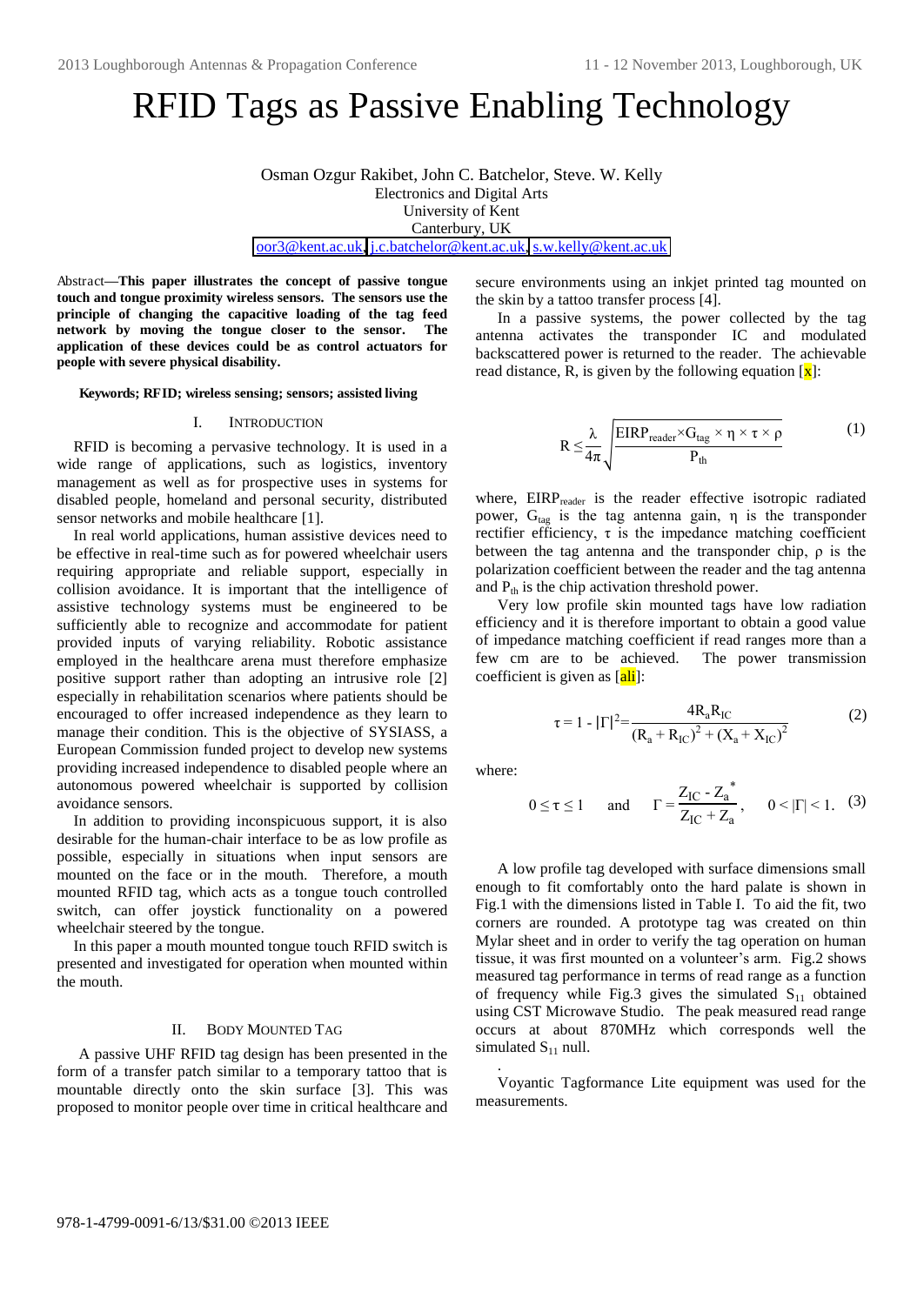

Fig. 1 Geometry of the tongue touch RFID sensor



Fig.2 Measured read range on arm



TABLE I DIMENSIONS OF TONGUE TOUCH RFID SENSOR

| Slot Width  | $1.5 \text{ mm}$ |
|-------------|------------------|
| Slot Length | $20 \text{ mm}$  |
| Tag Width   | $20 \text{ mm}$  |
| Tag Length  | $50 \text{ mm}$  |



#### III. RFID OPERATION IN MOUTH

Read ranges of about 1m will be required in this application and Fig.4 shows an acceptable read range was measured when the tag was mounted in the mouth of a volunteer. The peak read range was detuned to about 770MHz after mounting on the hard palate, though this could be compensated for. A commercial dental adhesive was used to affix the Mylar tag substrate to the hard palate, Fig.5.

To assess tag operation as a tongue switch, expanded polystyrene foam spacers (relative permittivity approximately that of air) with known thicknesses were used to characterize the distance between the tag and the tongue. Each measurement data set was repeated five times and the average is presented to remove the variations introduced by human movement and narrow band fading.

The VoyanticLite system ramps transmit power and records the value when tag communication is established. Transmitted and corresponding backscattered power values were measured for each tongue-tag separation distance and the results are listed in TABLE II. A critical point for the tongue separation is found to be at 4 mm as smaller distances mean the tag is not read, corresponding to an "off" state. Further, for separations greater than 4mm, increasing tongue-tag separations lead to increasing backscattered powers and this could offer a proximity sensor with an analogue scale for finer control.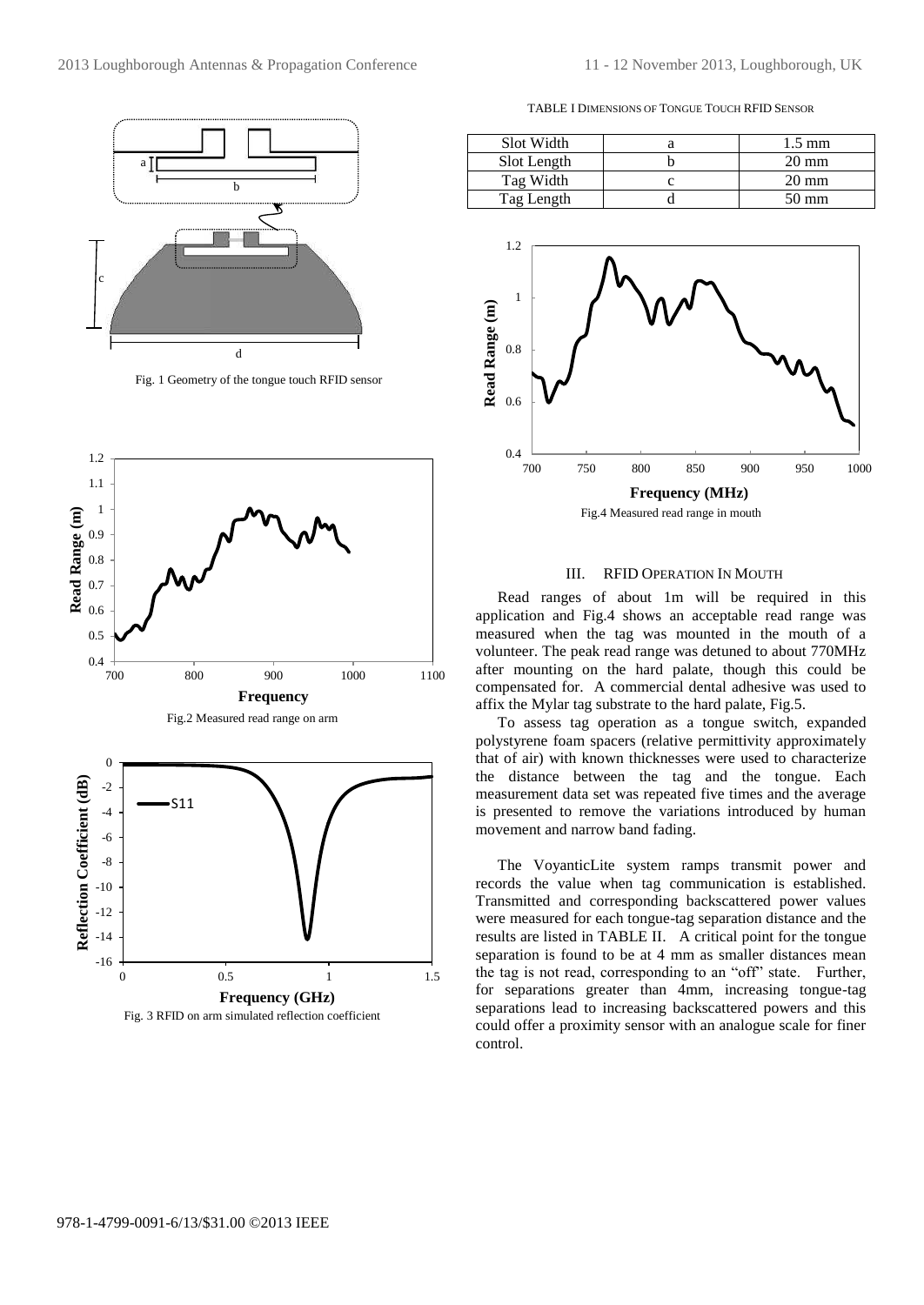

Fig. 5 Denture adhesive applied to stick the tag to the upper palate

TABLE II IN-MOUTH MEASUREMENT RESULTS

| Polystrene                  | <b>Transmitted Power</b> | <b>Backscattered</b> |
|-----------------------------|--------------------------|----------------------|
| Thickness (mm)              | (dBm)                    | Power (dBm)          |
| 30                          | 22                       | $-52.8$              |
| 20                          | 23.5                     | $-54.5$              |
| 15                          | 24                       | $-55$                |
| 10                          | 26.5                     | $-55.4$              |
| 6                           | 27                       | $-57.4$              |
| 4                           | Tag not detected         | Tag not detected     |
| $\mathcal{D}_{\mathcal{L}}$ | Tag not detected         | Tag not detected     |
|                             | Tag not detected         | Tag not detected     |

In order to represent the signal propagation in the mouth, a very simple homogeneous flesh model has been modelled in CST Microwave Studio as shown in Fig. 6. The hard palate and tongue are comprised of a material with  $\varepsilon_r = 55$  and conductivity  $\sigma$  = 0.94 S/m.



Fig. 6 CST mouth model for UHF RFID tag simulations

Simulations were taken for the same tongue-tag<br>arations as measurement. The impedance matching separations as measurement. coefficient  $\tau$  was derived from the simulated reflection coefficient, Fig.7. The trend with tongue separation predicts the required change in tag match with a degradation as the tongue approaches the tag. The tag gain was also obtained for each simulated tongue position.



Fig. 7 Transmission coefficient vs Separation distance graph

As the impedance coefficient and the tag gain are the two parameters most affected by tongue proximity, the product of the two is given in Fig.8 together with measured back scattered power for each tongue-tag separation. There is evidence of an agreement in trend between the measurement and simulation, especially in the middle range, and to some extent, for smaller tongue separations. When the tongue is at larger distances from the tag (more than 20mm), the agreement is lost. The reason for this is primarily expected to arise from the simplified model of the mouth used in CST. There are no cheeks, lips, teeth or bone included and all tissue is modeled as a single homogenous material. Therefore, at larger tongue separations, the wider mouth environment can be expected to be most significant in tag performance. As the tongue moves closer its significance increases and the simple homogenous tissue model is sufficient until the tag becomes very close (less than 5mm) and a better validated tissue representation is required and small experimental error in tongue position becomes important.

The simulated model assumed that tongue movement did not affect tag polarization as the hard palate should not change position. However, in measurements, moving the tongue large distances from the hard palate did cause some volunteers to move slightly, and this may have an effect on backscattered power that was not accounted for in the model. To reduce uncertainty, measurements have been taken as two sets of 5 and the average taken.